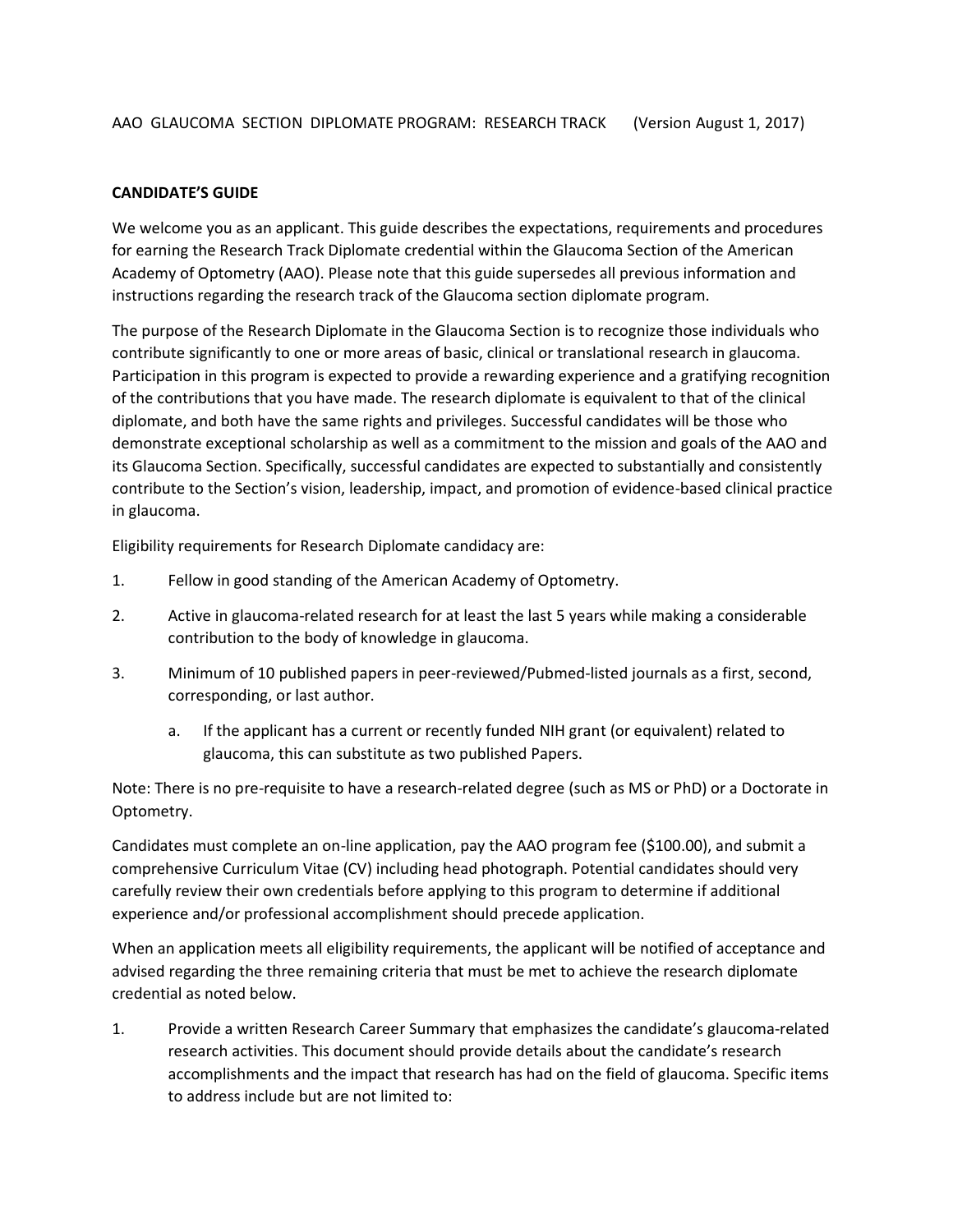- a. Overall summary of glaucoma research and resulting publications
- b. Current research activities and plans for further research
- c. Quality of journals where the candidate's papers are published (with quality defined by accepted ranking systems such as journal impact factor, SJR indicator)
- d. Number of citations associated with publications
- e. History of funding/grants
- f. Editorial assignments (e.g. journal editor, study section)
- g. Invited scientific presentations
- h. Graduate student pedigree (detailed history describing academic, research, and professional success of mentored graduate students)
- i. Percent effort dedicated to research
- j. Academic rank
- k. Impact of research: Candidates should describe how their research has influenced the field of glaucoma. Items such as stimulation of new avenues of research, novel ideas, and unexpected relationships discovered should be discussed and explored. The candidate should also demonstrate in detail the influence of their work on others (e.g. collaborations; mentorships; contributions of their students/post-docs and citations of their work).
- 2. Submission of an original scientific paper:
	- a. The candidate will be asked to submit five topics appropriate for a scientific paper. These topics will be reviewed by the Diplomate Chair who will then appoint an ad-hoc Diplomate Award Committee which will be specific to each candidate. The Diplomate Award Committee will consist of a minimum of three members, with at least 2 of the members from the Glaucoma section and at least 2 with PhD terminal degrees. Members of other sections and SIGs may be included as necessary (e.g. Vision Science SIG), to ensure that all Committee members have some expertise in the topic areas suggested by the candidate.
		- i. The topic of the scientific paper should be one in which the applicant has genuine interest, and one that has substantial importance within the field of glaucoma. It should be a topic that the applicant wants to learn more about, and improved understanding of that topic could potentially benefit the applicant's research.
		- ii. The topic of the scientific paper can be related to the applicant's research interests, but should not replicate the central theme of the applicant's current or prior research and publications.
		- iii. The paper's format can be either an exhaustive literature review of a specific research topic (format similar to major review articles published in high impact review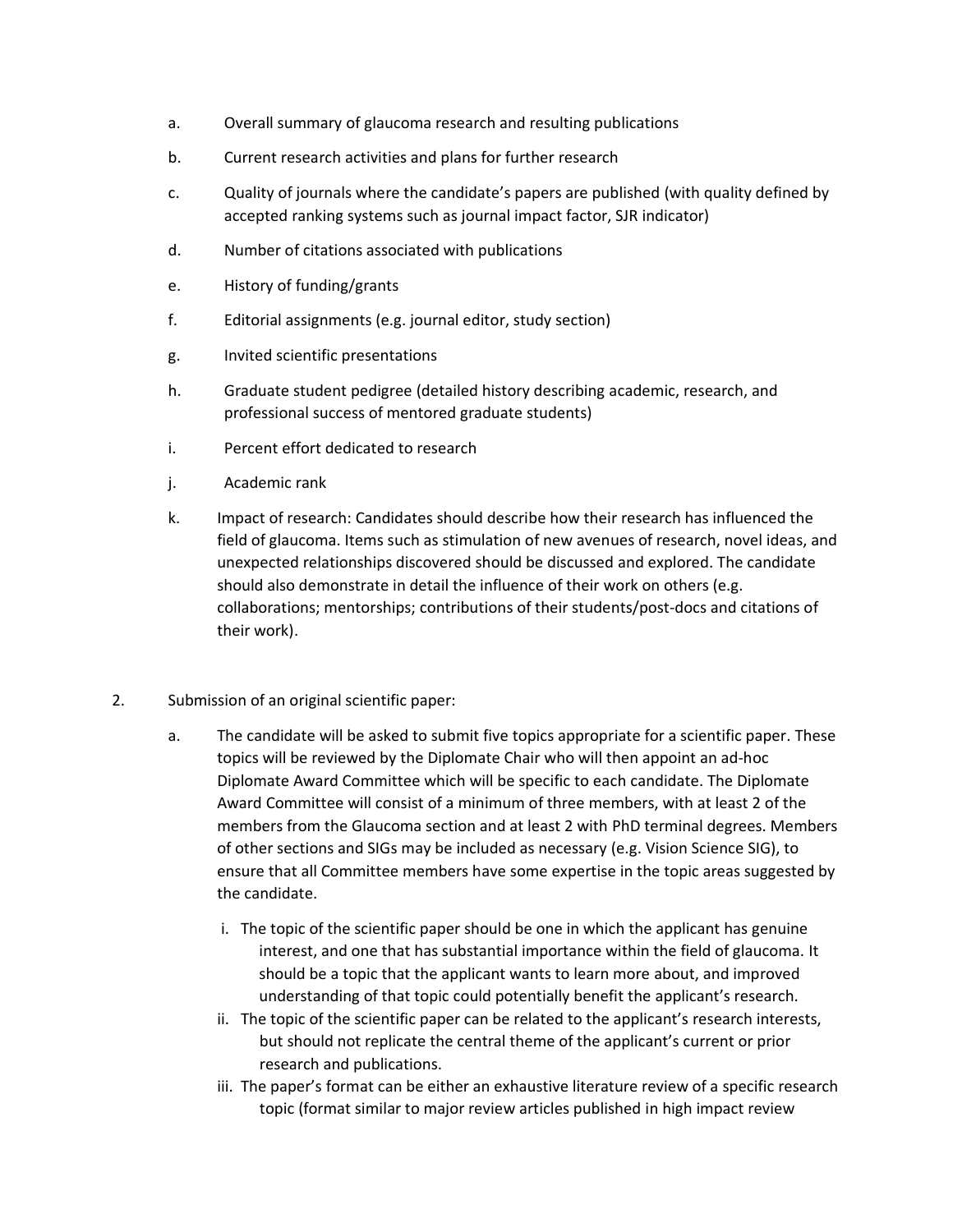journals such as Progress in Retinal and Eye Research or Survey of Ophthalmology) or a rigorous original investigation of a meaningful and compelling research question.

- b. The Diplomate Award Committee will rule-out unacceptable topics, and the applicant may then select their preferred topic. Once a topic is chosen, the candidate will submit an outline of the topic to the committee so constructive comments can be made prior to manuscript development. Candidates should consider review of the paper by colleagues prior to submitting to the Committee.
- c. The paper should demonstrate considerable depth of scholarship, while presenting a well-focused, highly-referenced, and authoritative evaluation of a research question.
- d. For scientific studies, a well-defined research question and hypothesis should be described in detail. Critical evaluation of relevant past studies should be included, and positive and negative factors associated with methods, results, and analyses of these studies should be comprehensively analyzed.
- d. Length of the paper is expected to be 5000-6000 words, and the candidate's publications should not dominate the reference listing. References should be cited at the end of the paper, following the guidelines of *Optometry and Vision Science*.
- e. The expectation is that the paper will be submitted in a timely manner to a peerreviewed journal, preferably *Optometry and Vision Science,* for future publication.
- 3. Oral examination: The oral examination will only be offered after the Candidate's written research summary and scientific paper are accepted by the Diplomate Award Committee. To be considered for the oral examination in that year, the written research summary and the original scientific paper will need to be submitted by **July 1st.**

The purpose of the oral examination is to provide an opportunity for the candidate to more fully reveal their knowledge, accomplishments, and future research aspirations. The candidate should expect to defend all aspects of their submitted scientific paper, discuss its relevance and importance within the field of glaucoma, describe how their overall body of work should and will influence future research activity, and how the candidate will contribute to the unique mission of the American Academy of Optometry and its Glaucoma Section. The oral examination will be conducted by the Diplomate Award Committee with an expected duration of 90-120 minutes. This examination will be graded as pass/fail based on consensus from the Diplomate Award Committee.

Upon completion of the oral examination, the Diplomate Award Committee will review the candidate's complete file, and then make a recommendation to the Glaucoma Section leadership regarding the candidate's success in completing all program requirements.

Awarding of Research Diplomate in Glaucoma: Upon successful completion of all requirements, candidates are officially nominated for Diplomate by the Glaucoma Section leadership to the Board of Directors of the American Academy of Optometry who will make the final determination of successful